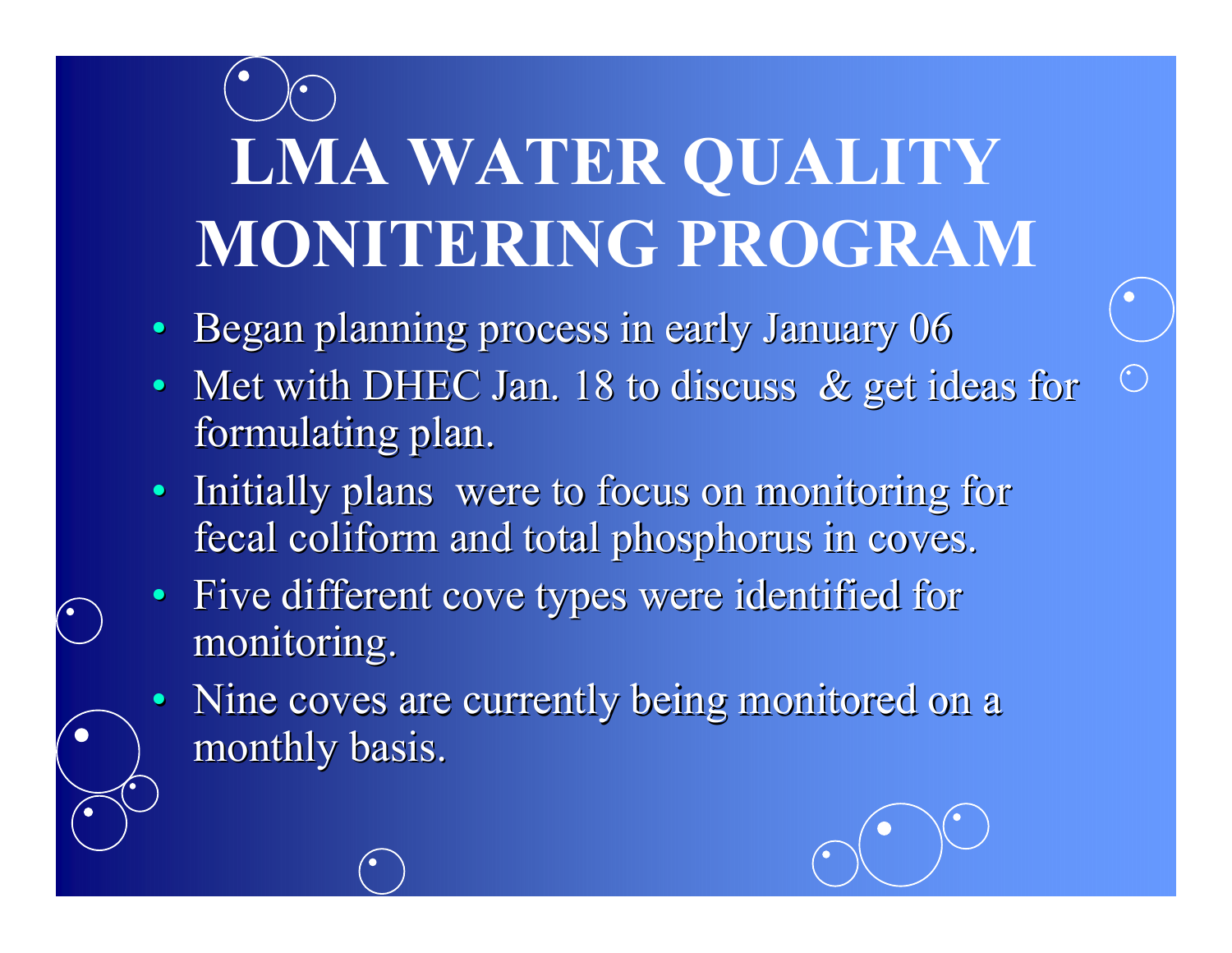### COVE TYPES

- TYPE I: Densely populated cove on septic/drain fields. fields.
- TYPE II: Reference cove undeveloped and sparsely populated.
- TYPE III: Cove with marina(s)
- TYPE IV: Agricultural watershed drains into cove.
- TYPE V: Cove targeted for multi unit housing with accompanying docks/marina.

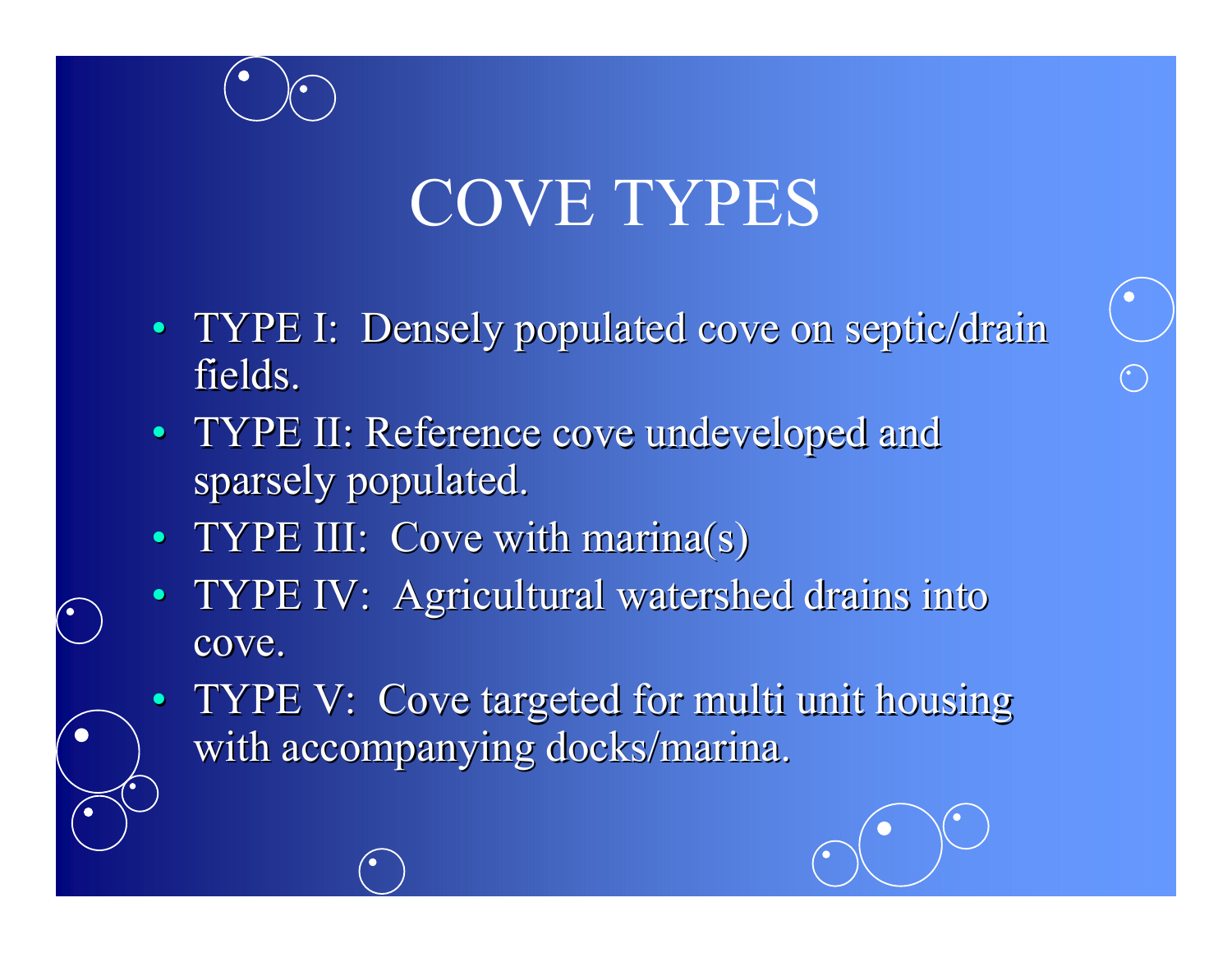# SAMPLE COLLECTION

- •LMA representative accompanied DHEC when they were collecting water samples to observe and learn from their sample collecting techniques.
- •LMA developed a protocol for collecting water samples.
- •• Samples are placed on ice when collected & transported to the lab. within 6 hours of collection.
- •• Chain-of-custody forms are carefully filled out and go with the samples to the laboratory.
- •Sample collection logs are maintained for each collection site.
- •Samples are analyzed by Data Resources Inc., a DHEC certified laboratory.
- •We maintain frequent contact with DHEC and share our results with them.

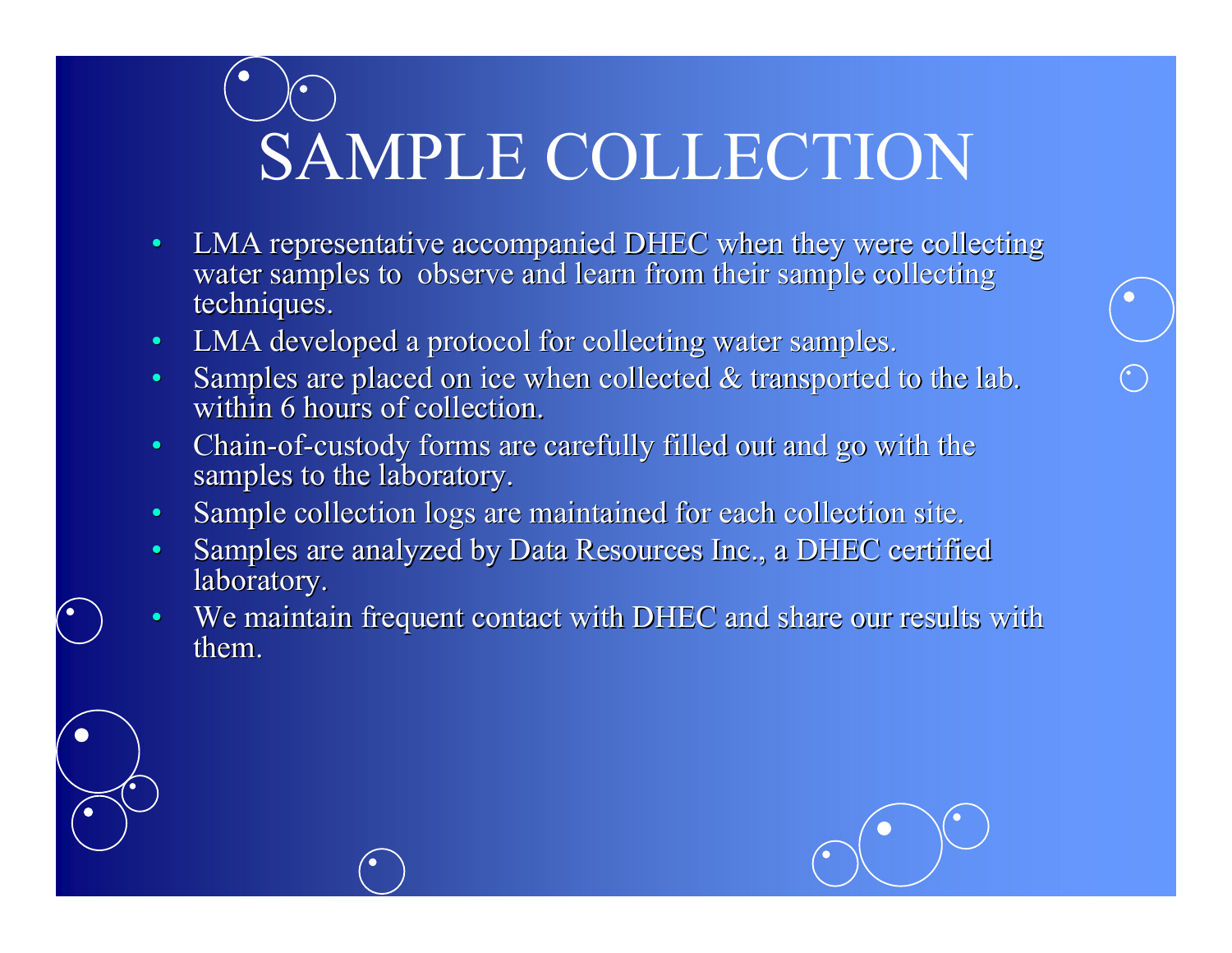

 $\left( \bullet \right)$ 

 $\bullet$ 

 $\bullet$ 

 $\bullet$ 

#### FECAL COLIFORM

| <b>COVES</b>                        | May 30                   | June 26            | July 27        |
|-------------------------------------|--------------------------|--------------------|----------------|
| <b>LMA 0101</b>                     | <b>BDL</b>               | 8                  | 25             |
| <b>LMA 0102</b>                     | $2$ est.                 | 23                 | <b>BDL</b>     |
| <b>LMA 0103</b>                     | 4 est.                   | 133                | 10             |
| <b>LMA 0104</b>                     | $\overline{7}$           | 14 est.            | 4 est.         |
| <b>LMA 0201</b>                     | <b>BDL</b>               | <b>Not Sampled</b> | Not Sampled    |
| <b>LMA 0301</b>                     | <b>BDL</b>               | 40                 | 23             |
| <b>LMA 0302</b>                     | 38                       | 4 est.             | 10             |
| <b>LMA 0401</b>                     | 10 est.                  | 5 <sup>1</sup>     | 5 <sup>1</sup> |
| <b>LMA 0501</b>                     | $\overline{\mathcal{U}}$ | 4 est.             | 40             |
| <b>BDL</b> = Below Detectable Level |                          |                    |                |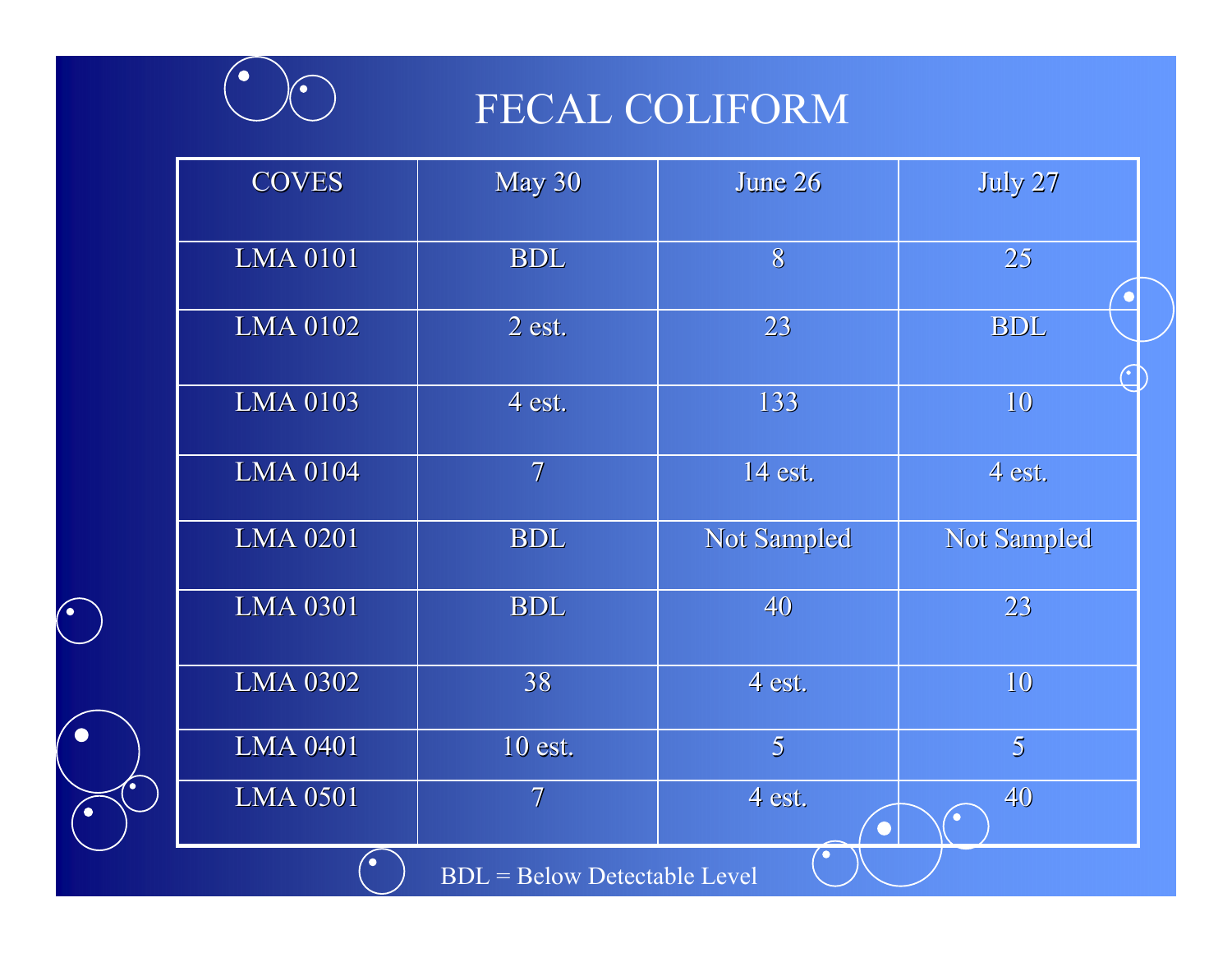#### FECAL COLIFORM

 $\bullet$ 

 $\left( \bullet \right)$ 

 $\bullet$ 

 $\left( \bullet \right)$ 



 $\bigodot$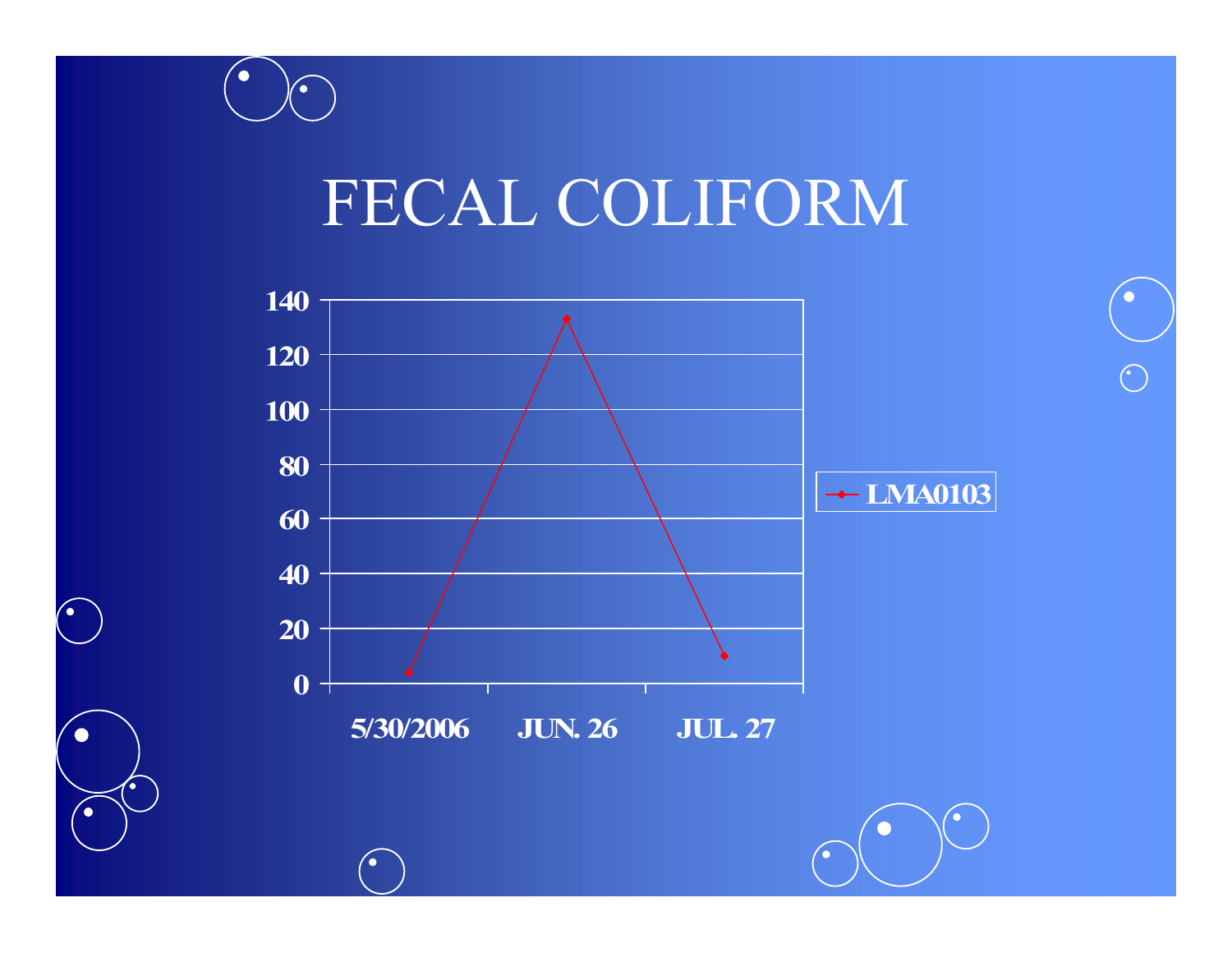

 $\bullet$ 

●

#### TOTAL PHOSPHORUS mg/l

| <b>COVES</b>                        | May 30     | June 26            | July 27            |  |
|-------------------------------------|------------|--------------------|--------------------|--|
| <b>LMA 0101</b>                     | <b>BDL</b> | <b>BDL</b>         | 0.53               |  |
| <b>LMA 0102</b>                     | <b>BDL</b> | <b>BDL</b>         | 0.11               |  |
| <b>LMA 0103</b>                     | <b>BDL</b> | <b>BDL</b>         | 0.05               |  |
| <b>LMA 0104</b>                     | <b>BDL</b> | <b>BDL</b>         | 0.15               |  |
| <b>LMA 0201</b>                     | <b>BDL</b> | <b>Not Sampled</b> | <b>Not Sampled</b> |  |
| <b>LMA 0302</b>                     | <b>BDL</b> | <b>BDL</b>         | 0.10               |  |
| <b>LMA 0301</b>                     | <b>BDL</b> | <b>BDL</b>         | 0.47               |  |
| <b>LMA 0401</b>                     | <b>BDL</b> | 0.14               | 0.10               |  |
| <b>LMA 0501</b>                     | <b>BDL</b> | <b>BDL</b>         | 0.07<br>$\bullet$  |  |
| <b>BDL</b> = Below Detectable Level |            |                    |                    |  |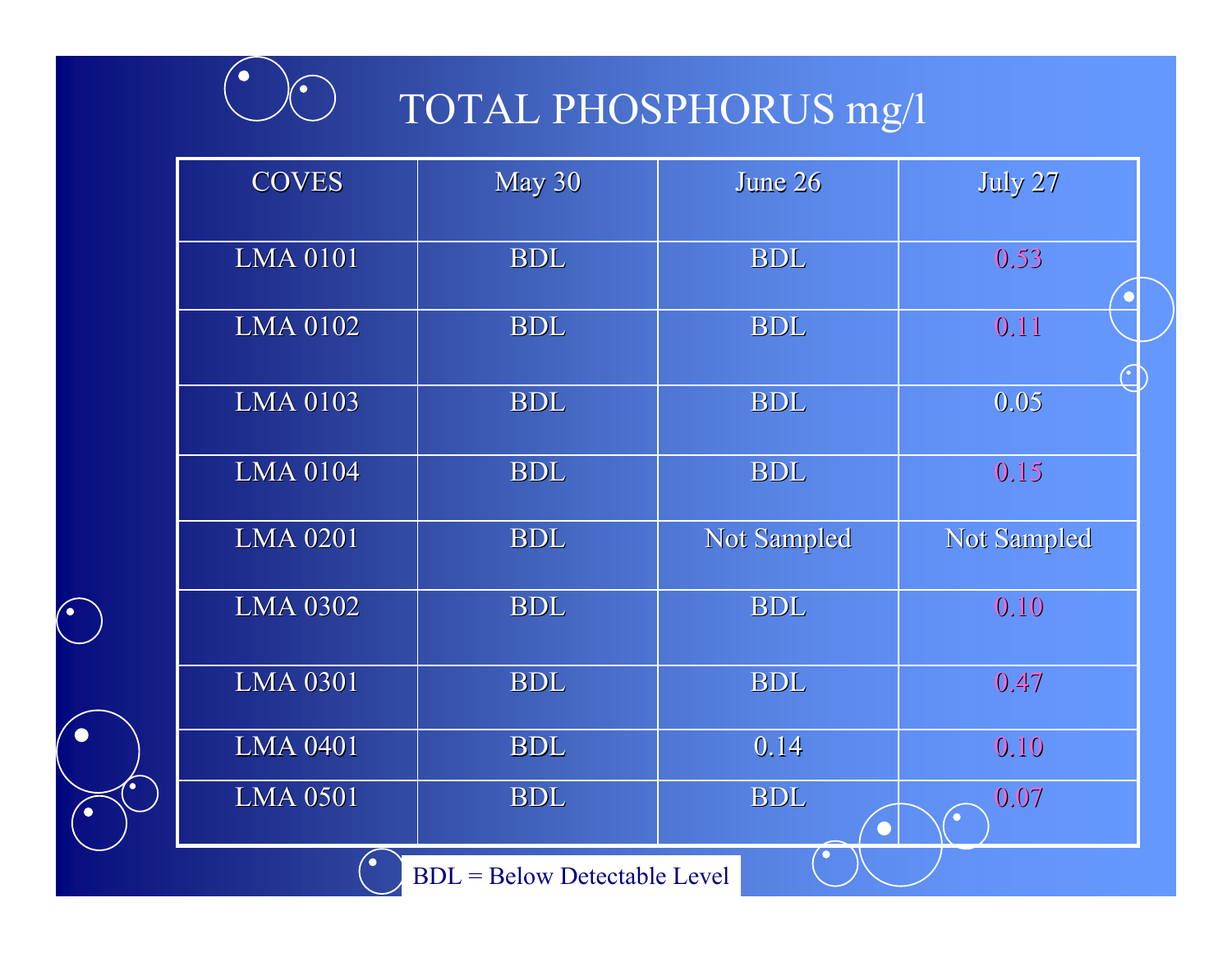## DISSOLVED OXYGEN

- Nothing brings more concern about water quality than fish kills.
- Summer/late summer fish kills are often the result of insufficient dissolved oxygen.
- There is good documentation that high phosphorus levels contribute to low dissolved oxygen levels.
- Phosphorus contributes to algae growth.
- •In deep water algae die and decompose lowering oxygen levels.

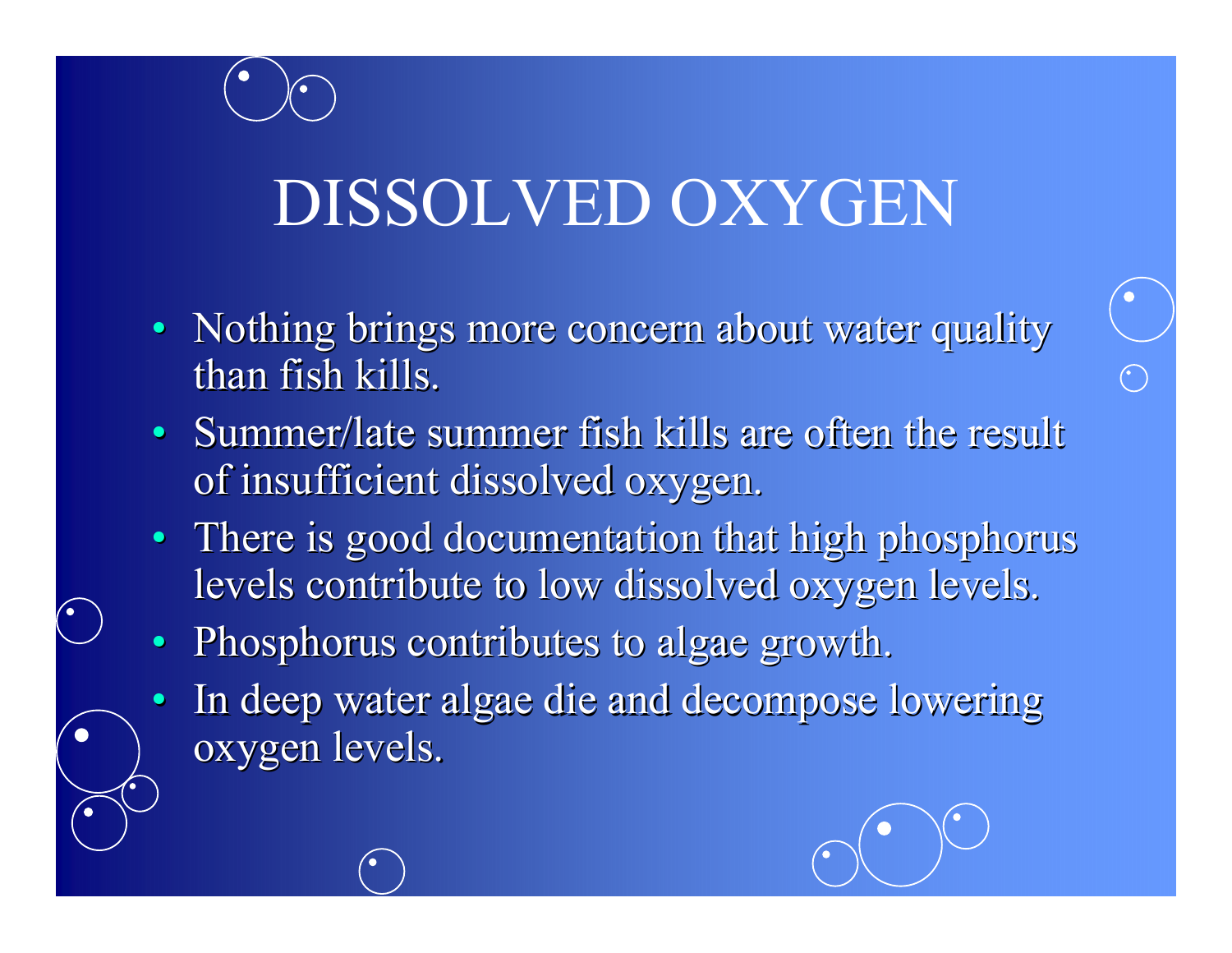## LAKE ERIE PHOSPHORUS/DO RELATIONSHIPS

1"In general, less phosphorus in the water in the spring will result in fewer algae growing, which in turn means less organic matter to decompose. Less decomposition activity would take less dissolved oxygen from the water. As a result of phosphorus control programs, we could expect that the severity of oxygen depletion, the duration of the minimum oxygen levels and the amount of the Central Basin area affected would all be reduced."

1 US EPA Dissolved Oxygen Depletion in Lake Erie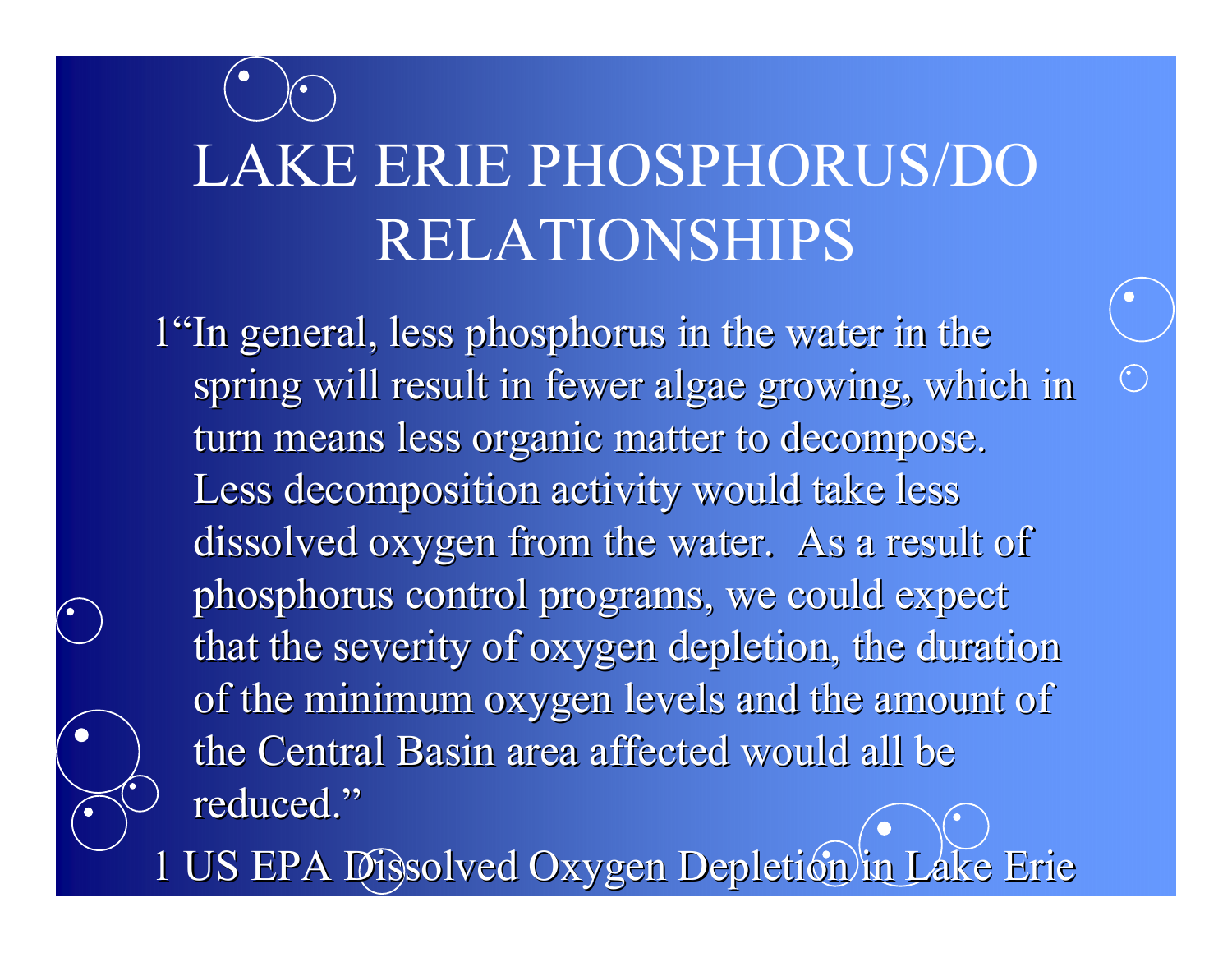## LMA's DESIRE IS TO LOWER POLLUTANTS COMING INTO THE LAKE

- Identify most prominent entry points and contributors to ABOVE STANDARD phosphorus levels.
- Educate home owners on proper lawn fertilization.
- In general, centipede lawns do not need phosphorus. phosphorus.
- Educate home owners on the need to establish buffer zones between the lake and maintained landscape.